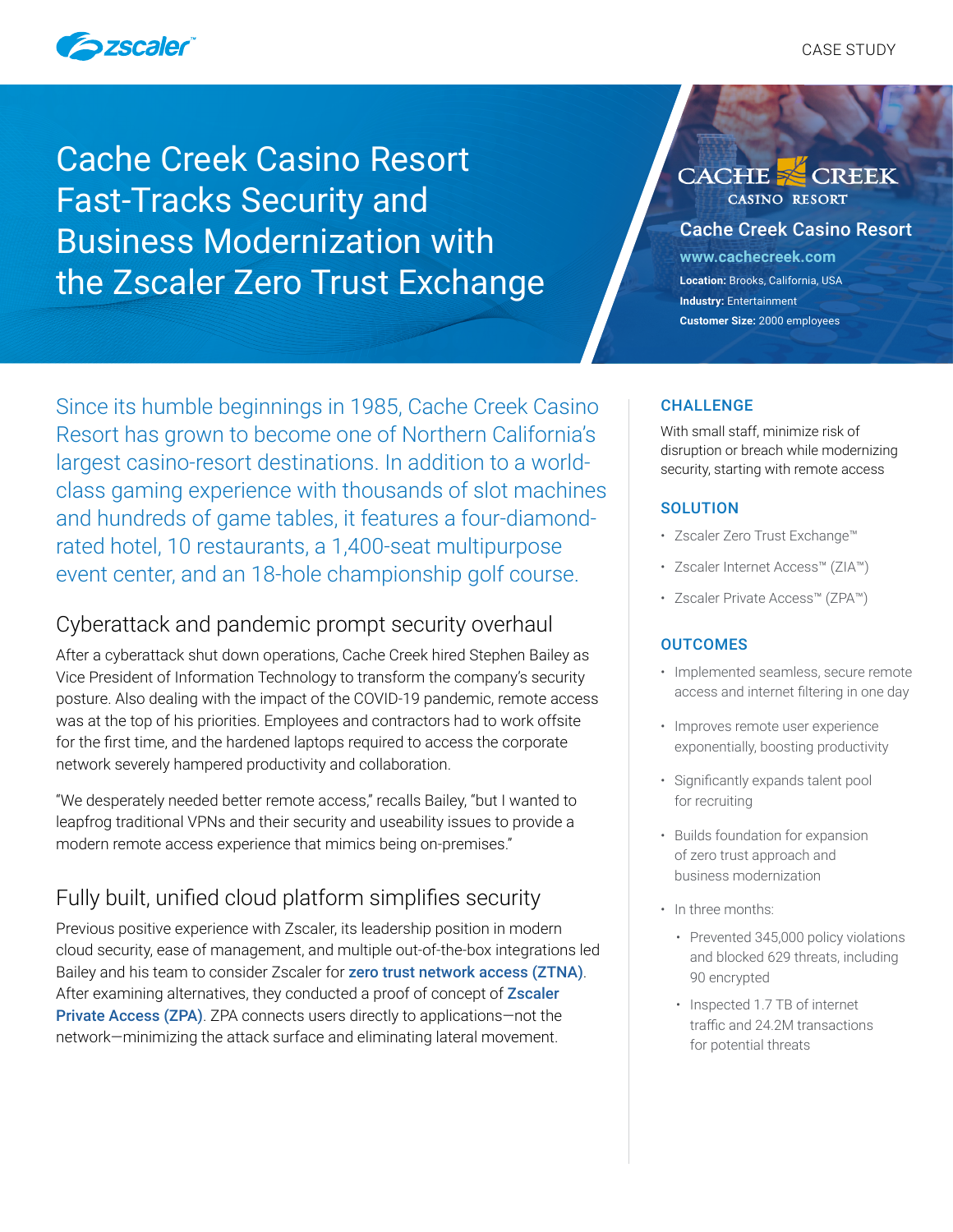"No other [ZTNA] solutions came close," noted Bailey. "For instance, the closest competitive product needed substantial customization, including to integrate with multi-factor authentication, whereas Zscaler Private Access is fully built out, no customizations required. Also, the Zscaler team was far more engaged from day one."

In addition, as the Cache Creek team learned more about the Zscaler Zero Trust [Exchange](https://www.zscaler.com/platform/zero-trust-exchange) platform, they realized they could leverage it well beyond remote access. "We are a small team, so efficiency is critical," said Bailey. "The more we can simplify our overall architecture, the better. Zscaler has a holistic approach to zero trust that makes it easier to add and adapt functionality in the future."

### Secure remote access and internet filtering in one day

It was so much easier, in fact, that Cache Creek decided to implement Zscaler [Internet Access \(ZIA\)](https://www.zscaler.com/products/zscaler-internet-access) simultaneously with ZPA. Also, part of the Zero Trust Exchange, ZIA is a completely integrated secure web gateway and threat protection service delivered from the cloud. It inspects and decrypts all traffic inline—whether destined for SaaS or internal applications, the internet, or network services—and blocks threats no matter where users are when they connect.

Since no infrastructure changes are required for either solution and each uses the same agent, deployment was simple and took just one day. "We knew that adding Zscaler Internet Access would give us further traction as we mature our security posture," explained Bailey. "It provides an important additional layer of security and was easy to deploy at the same time as Zscaler Private Access, so we thought 'why wait?'."

Cache Creek rolled out ZPA and ZIA to all corporate laptops as well as all Cache Creek executives' mobile phones and iPads, allowing them to work from anywhere with any of their mobile devices. "We were amazed at how easy it was to roll out ZPA and ZIA to all these devices," noted Bailey.

# Vastly improved user experience and productivity

"With Zscaler Private Access integrated with our IdP [identity provider] and single sign-on, as soon as a user is enrolled and logged in, their remote access is seamless," said Bailey. "Most don't even think about how they're connecting anymore. They now have the flexibility to work from any location and with a consistent experience no matter what device they are using."

"It doesn't matter which device I have—laptop, tablet, or phone—or where I am," concurred John Meacham, Vice President of Marketing at Cache Creek. "With ZPA, I have secure, easy access to all my notes, emails, files, and apps. I save a ton of time not having to use a VPN or transfer notes back and forth. And the learning curve was minuscule."

"Zscaler fasttracked our digital transformation, allowing us to modernize both our security infrastructure and our workplace, transforming the way we work on a daily basis ... We are more productive, efficient, and secure than we have ever been. And we've established a solid foundation for the future  $\boldsymbol{v}$ 

**– Stephen Bailey** Vice President of Information Technology **Cache Creek Casino Resort**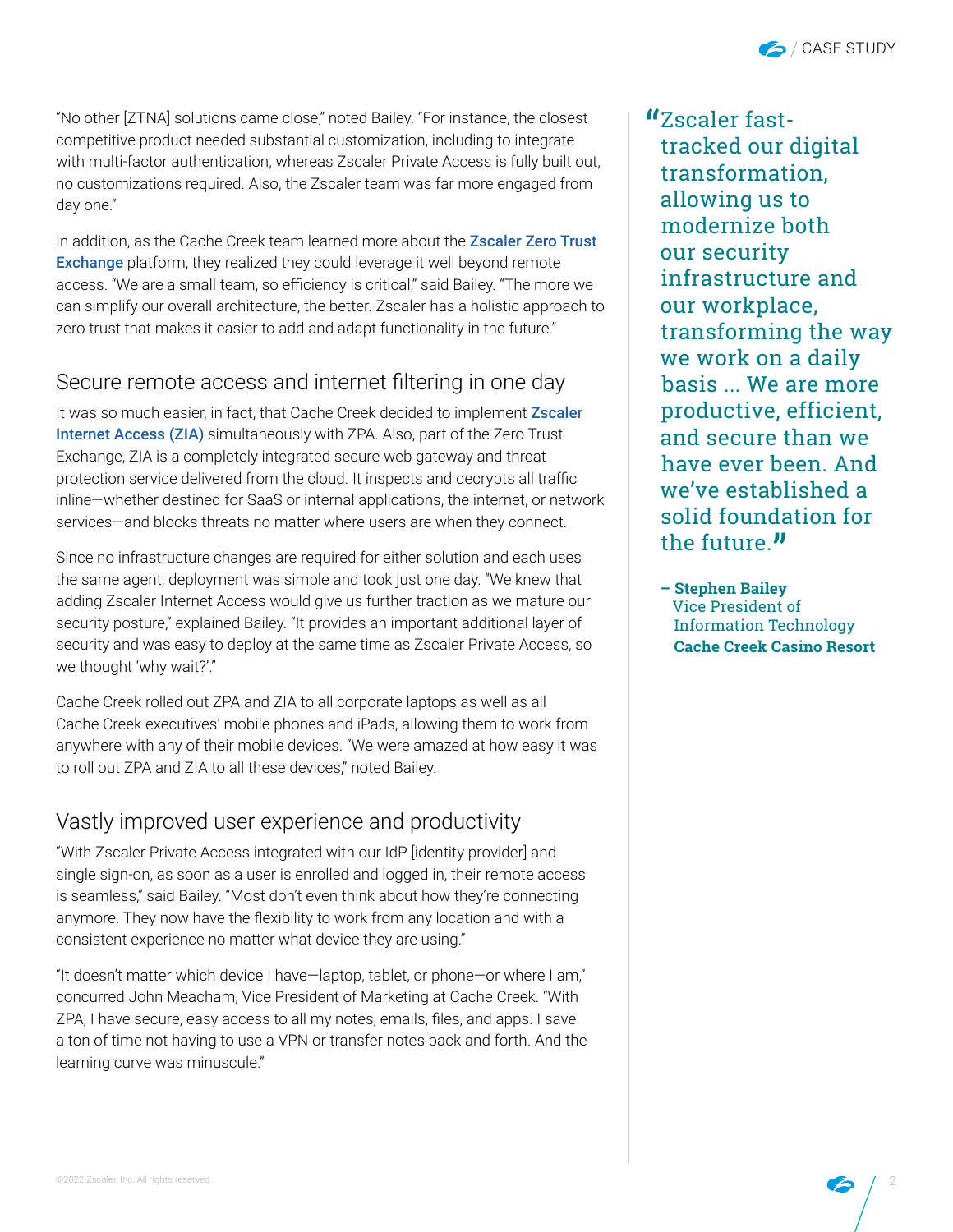Besides boosting productivity, easy remote access to needed applications and resources saves Cache Creek employees significant commute time, improving their work-life balance. The resort is 30 minutes from the nearest population center, and travel time for many is more than an hour each way.

# WFA attracting top talent and expanding talent pool

Cache Creek has turned the flexibility to work from anywhere (WFA) into a recruiting tool that makes Human Resources' job much easier. The company's IT and Marketing departments, previously understaffed, are now growing 60% thanks to being able to extend the talent pool well beyond Northern California. "We now have the confidence to hire a more hybrid and full-time remote workforce, knowing we can provide a secure on-premises experience no matter where they are located," claimed Bailey.

"We recently filled a key IT position by hiring an employee that will be based in another state," noted Bailey. "That simply wouldn't have been possible before implementing ZPA. Furthermore, the ability to work with modern technologies such as the Zscaler Zero Trust Exchange platform helps attract a higher caliber of IT and cybersecurity talent."

# Enhancing threat protection and security posture

Adopting the Zero Trust Exchange platform has boosted Cache Creek's security posture significantly. In three months, while ZPA slashed remote access security risks, ZIA inspected 1.7 TB of internet traffic and 24.2 million transactions for potential threats, preventing 345,000 policy violations and blocking 629 threats, including 90 that were hidden in encrypted traffic. "We regularly see the benefits of Zscaler protecting users from accessing malicious websites," said Bailey.

"Furthermore, with tight integration of ZPA and CrowdStrike, no customizations needed, we can automatically assess device security posture before granting access to a user," added Bailey. "Pushing everything through the Zscaler cloud platform lets us closely monitor and control who gets access to what and grant access only to what they need, all via a common path."

"No other [ZTNA] solutions came close … Zscaler Private Access is fully built out, no customizations required."

**– Stephen Bailey** Vice President of Information Technology **Cache Creek Casino Resort**